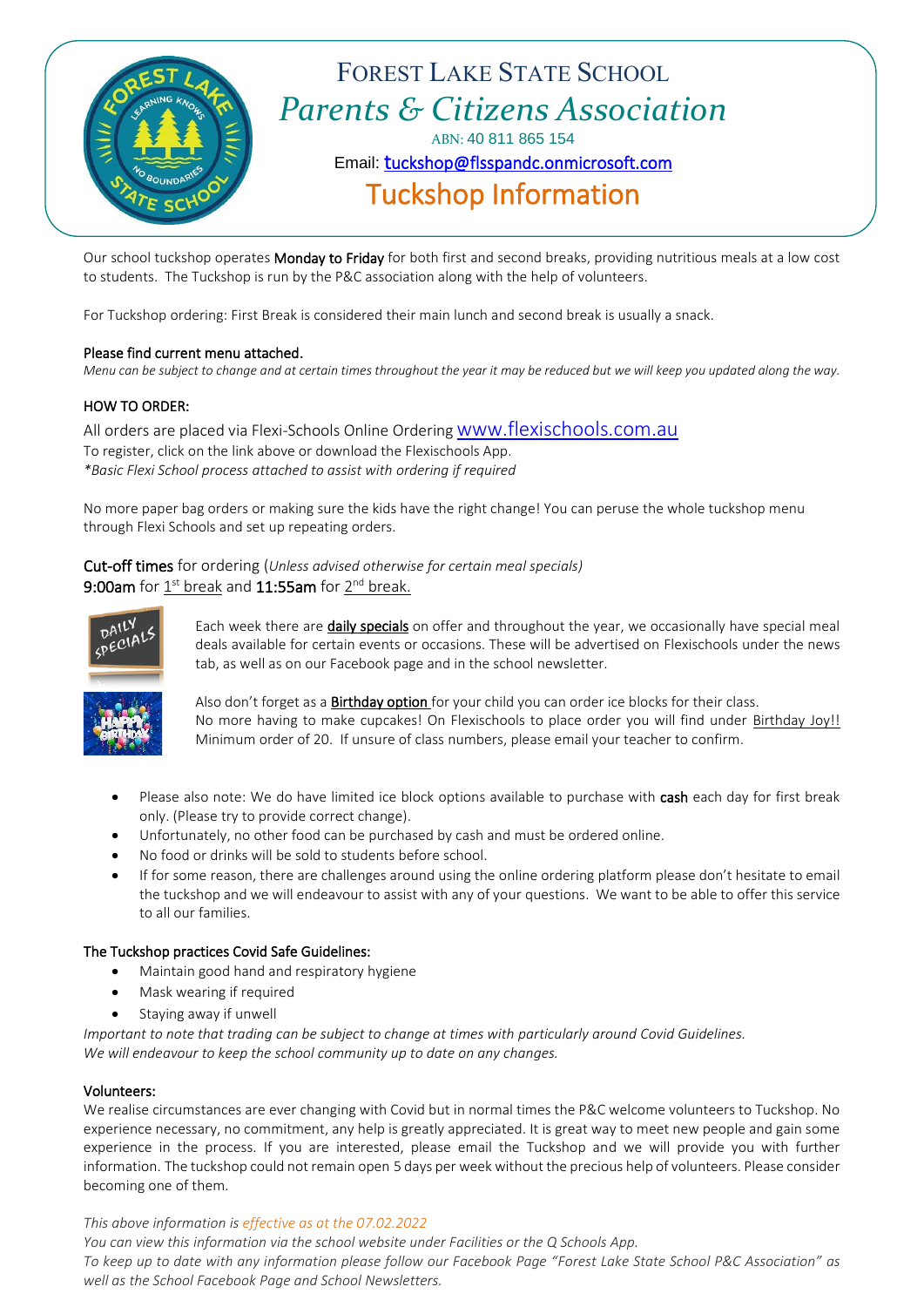

# Order TUCKSHOP with the Flexischools App.

Or you can also login via the website & follow the steps to register. https://www.flexischools.com.au

# Getting started with Flexischools

If you'd like to start ordering online with Flexischools, it's super simple to get started!

How to set up your Flexischools account



## 1. Download App

The Flexischools app is the easiest way to place online lunch orders, buy school uniforms, and discover our latest Our Place offers.

## 2. Registering

- Open the Flexischools App and click 'Like to register?' or register on their website.
- Submit your email address to create an account.
- Go to your inbox and open the registration email from Flexischools.
- Click on the link provided and follow the registration process, creating a password and completing your personal details.
- If you are using the app, it will also ask you to set a 4-digit pin for easy access.
- Adding students: On the app you will need to select the 'Profile' icon on the navigation bar. Under 'Students', click 'Add new'. Enter your child's name, school, year level, and class. Click 'submit'.

Once registered, you can start placing orders immediately. If you have any questions, please contact the Flexischools Customer Service Team on 1300 361 769, or you can contact them via their website or check out the FAQ's section on the website.

Other quick points to note with Flexi Schools online ordering:

- Once account is set up you can top up account with funds using your credit card or PayPal, but you also have the option of direct deposit from your account (manual or automatic top ups) which avoids card/PayPal fees. You do still have the option to pay each time you place an order as well.
- You can amend your profile at any time.
- Add further students and plenty more......................